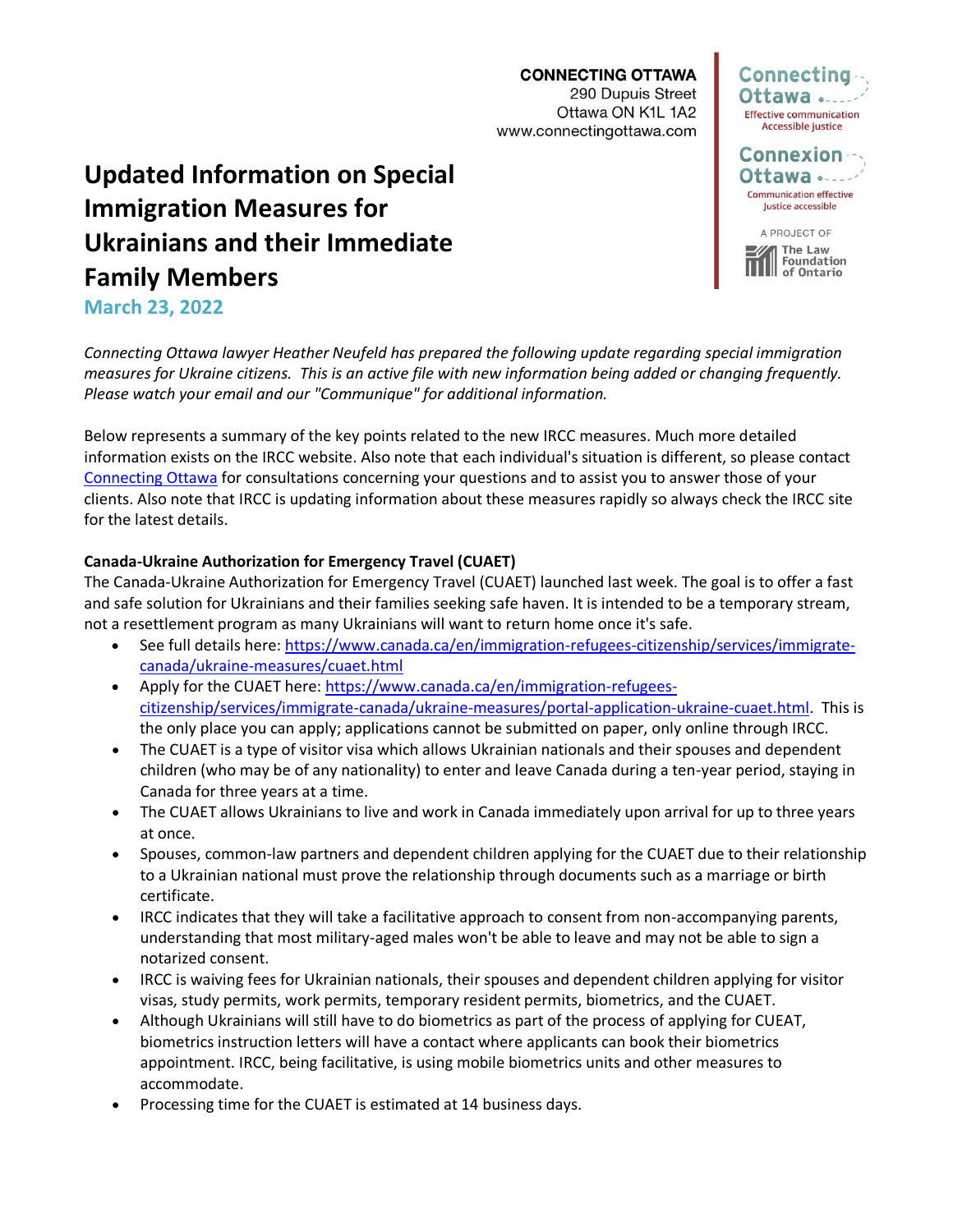- IRCC will take the individual's passport at the biometrics stage, and will return the passport with visa approval.
- If a Ukrainian or their family member does not have a valid passport, Canada can grant them entry on a single-journey travel document.
- Unvaccinated or partially vaccinated Ukrainians and their spouses and children are permitted to enter Canada under a special exemption. Individuals granted a regular visitor visa or the CUAET will receive a letter indicating they fall under this exemption. They must bring this letter with them when they travel to Canada. Ukrainians who already have a valid visitor visa that they did not just receive recently will have to contact their nearest Visa Office to request such a letter.
- Ukrainians must still meet all quarantine and testing requirements, such as undergoing pre-arrival testing and putting their personal information into the ArriveCAN app before flying to Canada. See this IRCC page for more details: [https://www.canada.ca/en/immigration-refugees](https://www.canada.ca/en/immigration-refugees-citizenship/services/immigrate-canada/ukraine-measures/vaccination-exemption.html)[citizenship/services/immigrate-canada/ukraine-measures/vaccination-exemption.html](https://www.canada.ca/en/immigration-refugees-citizenship/services/immigrate-canada/ukraine-measures/vaccination-exemption.html)

# **Work and study permits for Ukrainians arriving on CUAET**

- For new CUAET cases, the applicant can indicate in their application that they are applying for a work permit at the time of application, and then CBSA is supposed to just print the three-year work permit at the port of entry.
- Individuals who arrive on CUAET, who are over age 18 and who want to study must apply for a study permit once they arrive in Canada.
- Applications will be prioritized, fees waived, and the study permit issued for the length of the individual's studies. For full details see: [https://www.canada.ca/en/immigration-refugees](https://www.canada.ca/en/immigration-refugees-citizenship/services/immigrate-canada/ukraine-measures/study.html)[citizenship/services/immigrate-canada/ukraine-measures/study.html](https://www.canada.ca/en/immigration-refugees-citizenship/services/immigrate-canada/ukraine-measures/study.html)
- Elementary and high school students arriving on CUAET can register for and start attending school as soon as they arrive in Canada without applying for a study permit.

#### **Three year extension for Ukrainians currently in Canada as visitors, workers and students**

#### *Visitors*

To extend their stay as a visitor, the Ukrainian must:

- Currently be in Canada as a visitor.
- Apply online for a visitor record before their current status expires.
- Answer "yes" to the fee exemption question on the application form so they don't have to pay the processing fee.
- In the IMM 5708 form, under Details of visit to Canada, enter both of the following:
	- o Select "Other" as the purpose of visit (box 1).
	- o Write "UKRAINE 2022" in the Other field.

# *Work Permits for Ukrainians Already in Canada*

If a Ukrainian is a worker in Canada with a work permit for a specific employer, they can apply to extend that work permit for an additional three years because they are Ukrainian. See this IRCC page for details: [https://www.canada.ca/en/immigration-refugees-citizenship/services/immigrate -canada/ukraine](https://www.canada.ca/en/immigration-refugees-citizenship/services/immigrate-canada/ukraine-measures/extend.html)[measures/extend.html](https://www.canada.ca/en/immigration-refugees-citizenship/services/immigrate-canada/ukraine-measures/extend.html)

All Ukrainians in Canada (visitors, students, workers) and their spouses and dependent children are now eligible for an open work permit for three years. An open work permit means that they may work for any employer. To obtain an open work permit to work for any employer, a Ukrainian currently in Canada as a visitor, worker or student must: